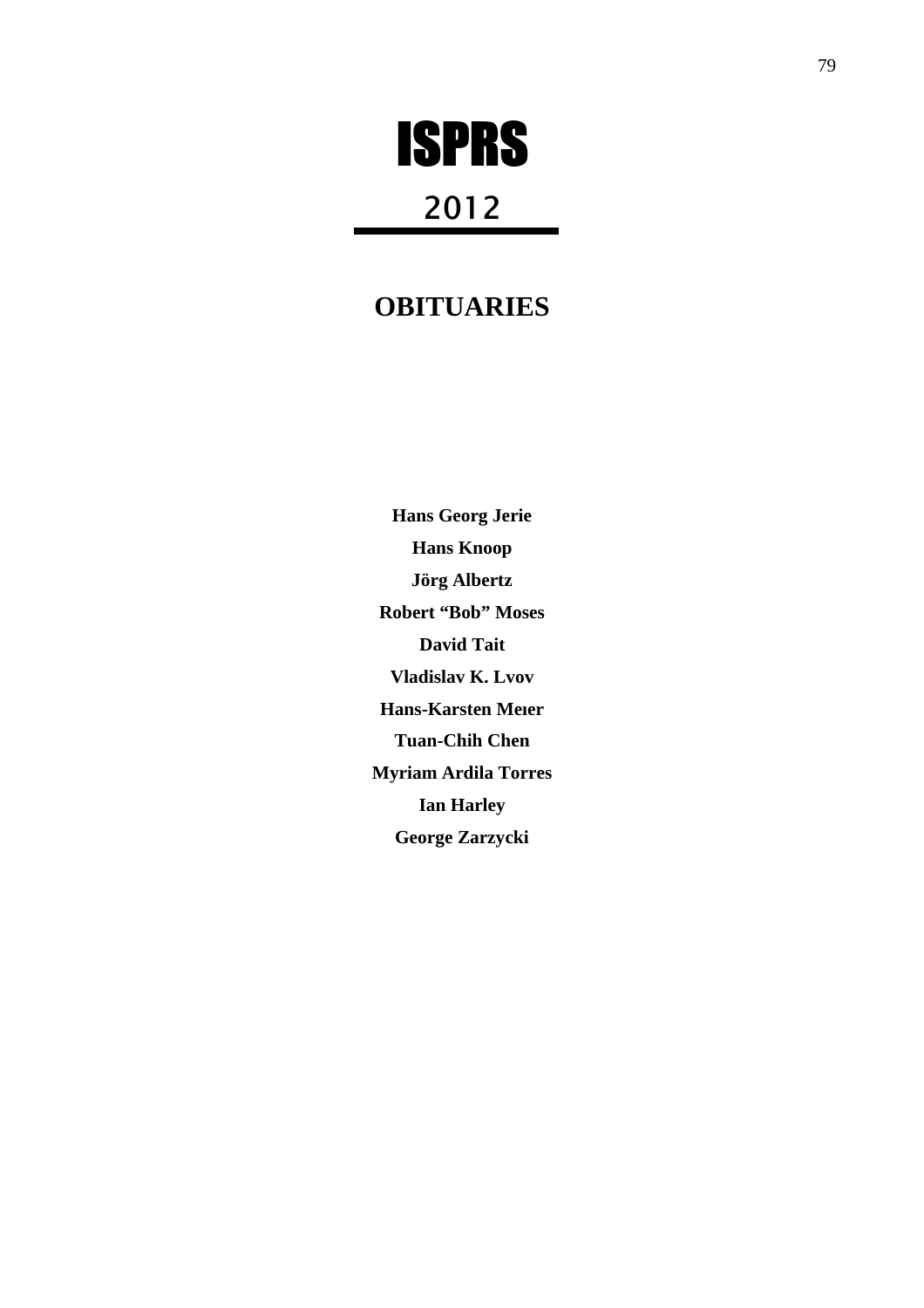#### **OBITUARIES**

#### **HANS GEORG JERIE (1929 - 2008)**



On  $30<sup>th</sup>$  July 2008 Hans Georg Jerie died at the age of 79. Hans Jerie was born on  $2<sup>nd</sup>$  July 1929 in Bludenz, Austria. He has a daughter Helga and a son Mischa.

He graduated from the "Fakultät fur Angewandte Mathematik und Physik, Abteilung für Vermessungswesen of the

Technische Hochschule" in Vienna in 1951. After graduation he joined the Photogrammetric Division of the Federal Survey Department of Austria of which Professor Dr. Karl Neumaier was head. Jerie's first contact with the ITC was when he shortly joined ITC in the Netherlands from 1953 and 1954, in that period he distinguished himself by writing a brilliant article on numerical relative orientation in mountainous terrain.

In March 1954 he successfully defended his doctor's thesis at the Technische Hochschule of Vienna. In 1955 and 1956 he was assigned to Wild, Heerbrugg, Switzerland where he was involved in technical training for the staff of the survey departments in Egypt and Iran.

He joined ITC again shortly from 1956 to 1958 and definitely in 1963. Then he developed the ITC-Jerie analogue computer for block adjustment and spent two years demonstrating it in various countries. One student, after having used this analogue computer said "Jerie is a genius but how can I convince my country to spend so much money for what seems to be nothing else but parts of a Meccano set and some rubber bands".

In August 1967 he was appointed as the first Professor in Photogrammetry and Head of the Photogrammetry Department at ITC. His inaugural address entitled "From Photogrammetry to Photogrammetric Systems" emphasised the necessity of a systematic approach to the scientific problems with which Photogrammetry was confronted.

He had an active and quick mind, with a very keen interest in models and problem solving, creating many new ideas. As Head of Photogrammetry he established Consulting and Research units. In the 1970s he was an initiator of the ITC-Journal (now the International Journal of Applied Earth Observation and Geoinformatics, JAG). This Journal was meant to keep in touch with the ITC alumni and to inform them of the latest advances in their respective fields of interest. Jerie's interests were not limited to the ITC but extended to ISPRS and the European Organisation of Experimental Photogrammetric Research (OEEPE), now called EuroSDR.

He served ISPRS in various functions. He was Secretary of Commission IV from 1968 to1972 and coorganised the Committee's Symposium in Delft in 1970. From 1980 to 1984 he served as the ISPRS Council's Treasurer and was also Chairman of the Working Group IV/1 on Cost Models of Mapping Processes. He was Chairman of the Financial Committee from 1984 to 1988. He was also instrumental in introducing the Post Congress Seminars at the ITC.

Also in the OEEPE he held various positions and produced many reports and proposals. He became a member of the Executive Bureau of the OEEPE in 1971 and was involved in the reorganisation of the OEEPE itself and its research activities. He became president of the commission dealing with fundamental problems in Photogrammetry in 1979.

After retirement from the ITC in August 1989 Jerie's fertile and active mind pursued with enthusiasm other problems, such as that of in-car navigation systems. These efforts where overtaken though by the recent commercial developments. He was also busy in many other fields and had patents for many designs.

He will be remembered affectionately as a modest man who was very highly respected internationally by his friends and colleagues and by his students at the International Institute for Geo- Information Science and Earth Observation (ITC).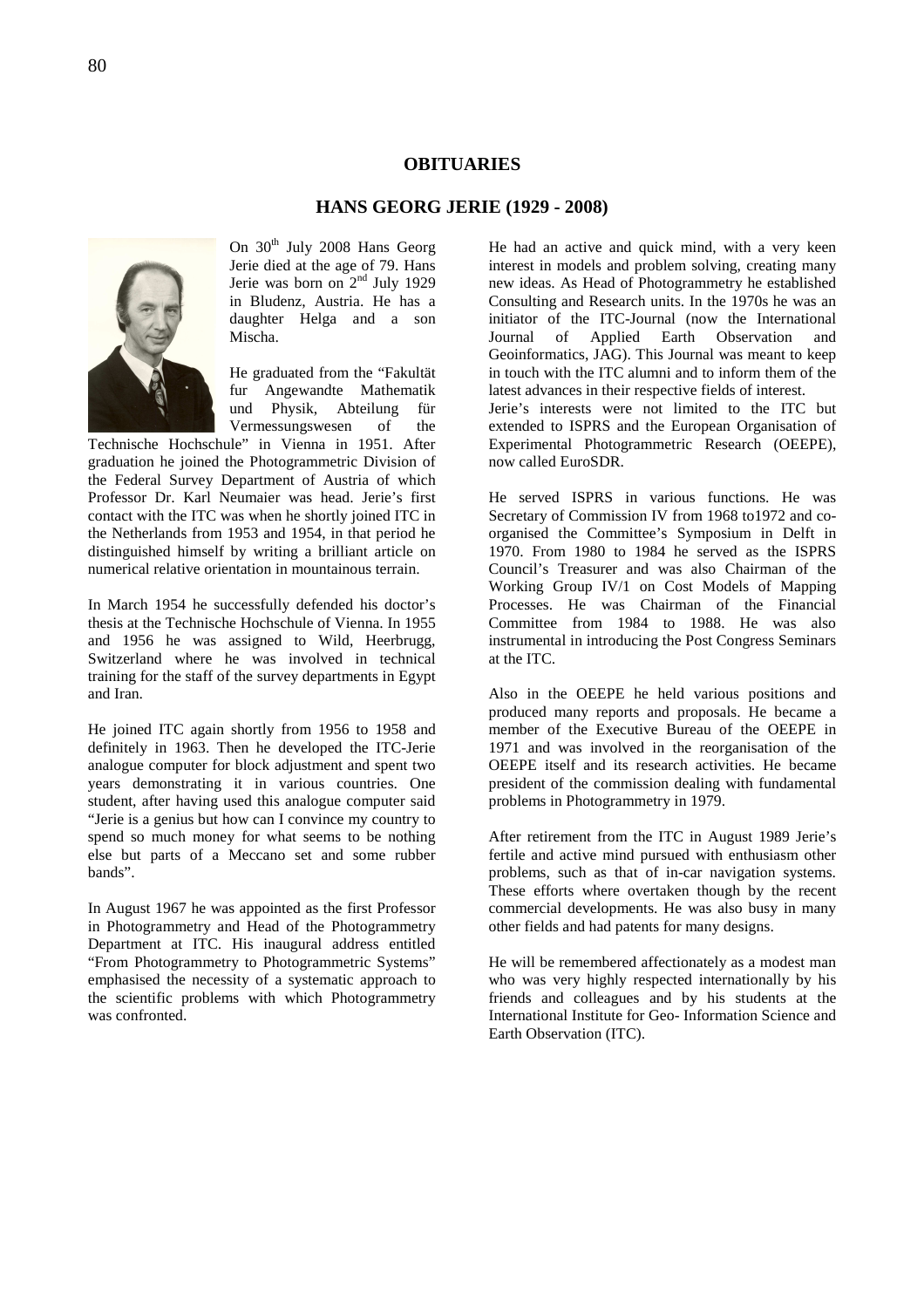On October 8, 2009 Prof. Hans Knoop passed away unexpectedly at an age of 74.

In his professional community and in his international circle of friends he leaves a void.

He was born on January 18, 1935 in Magdeburg, Germany and spent his youth and schooling in Celle near Hannover in the State of Lower Saxony.

In 1955 he enlisted as student of geodetic engineering at the University of Hannover.

He graduated as a surveying engineer in 1960 and entered the state service of the Survey and Cadastral Administration, in which he served in various functions during his career: first in the introduction of computer technology in the administration, later as director of the largest State Cadastral Survey Office in the City of Hannover from 1972 to 1988 and from then on until his retirement from service in the year 2000 in the Ministry of Interior of the State of Lower Saxony.

Since his University graduation in 1960, he continued his academic interests. In 1970 he completed his doctorate at the University of Hannover with a dissertation on electronic tacheometry, preparing the use of the Zeiss RegElta for a state wide use in the survey administration of Lower Saxony.

Since the 1970´s, he participated in relevant standardization committees of the German Standardization Organization DIN. In the 1980´s he represented Germany in the European Standards Organization CEN, and was one of the early members of the International Standardization Committee ISO/TC 211 when it was founded in 1992. He continued these

activities until his untimely death in 2009. He represented ISPRS in the standardization committees in the field of geoinformatics.

Within the State Survey Administration of Lower Saxony he persuaded the authorities as early as in the



1970´s to participate in international capacity building activities in relation to the cadastre and land registration. The efforts, supported by the German Technical and Economic Cooperation Agencies GTZ for projects and INVENT for professional training brought much more than 100 engineers from China, Sri Lanka and developing countries to Hannover. Hans coordinated these efforts. He was frequently invited to China, and the introduction to cadastral systems there shows signs of his activities. In 1988 he was made Honorary Professor of the largest Chinese University in the field, the University of Wuhan.

His wide spread personal international network of contacts, which he built up through his activities in ISO, in technical cooperation activities and as international consultant for the European Union were witnessed by the many letters of condolences, which were received from China, Malaysia, Korea, Poland, Saudi Arabia, the USA and the Russian Federation.

These acknowledged Hans Knoops´s high standing as a professional, his diligent and his admirable concern for professional matters paired with his personal warmth.

We all lost a good man and a good friend.

The German Society for Photogrammetry, Remote Sensing and Geoinformation grieves over the loss of its honorary president. With his passing we lose a very impressive personality of our Association, a generous man and a valued friend.



#### **JÖRG ALBERTZ (1936 - 2010)**

As long-time editor of our professional journal, board member, president and honorary president, Jörg Albertz directed and achieved an extraordinary development of our Society with great prudence and competence, high personal involvement and human qualities.

Jörg Albertz is a role model for us all. In awe we bow to his achievements and pay our last respects in deep sorrow. He will remain unforgotten for us and we will always treasure his memory.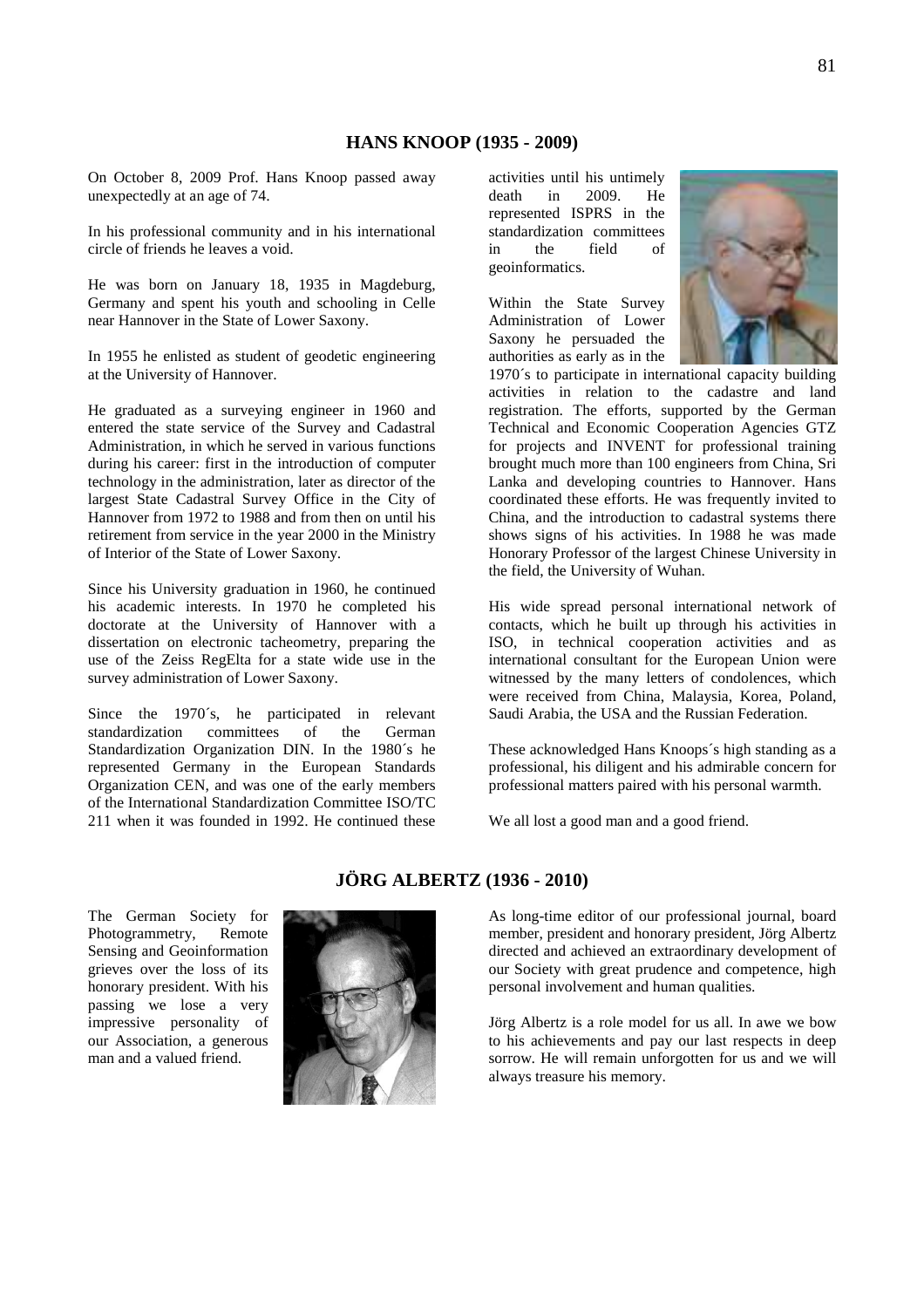#### **ROBERT "BOB" MOSES (1948 - 2010)**

Dr. Robert Moses, known by many as Dr. Bob served as President and CEO of PCI Geomatics from 1990 until his death on May 3, 2010.

Bob Moses obtained his B.Sc. (1968) and M.D. (1973) degrees from the University of Toronto. After several years of practicing emergency medicine in Toronto, he developed an interest in artificial intelligence and expert systems. In 1979, he founded Syntronics, a company whose artificial intelligence-based composer synthesizer, the McLeyvier, was awarded a Canadian Design Award of Excellence in 1982. In 1987, Bob Moses became actively involved with PCI Inc**.** He became president in 1990, and led PCI away from proprietary, hardware-based systems to nonproprietary, open systems software development. Under his leadership, PCI Geomatics grew from a single office, single product company, into one of the world's top Geomatics solution providers.



In addition to leading PCI Geomatics, Dr. Robert Moses engaged in development and technology work through advisory positions to several government bodies. At the time of his death, he was: Member of the Board of Directors of Open Geospatial Consortium

(OGC), Chairman of the Global Advisory Council for OGC, Board of Trustees for International Society for Photogrammetry and Remote Sensing (ISPRS), Vice Chair of Ontario Centres of Excellence (OCE), Conference Board of Canada - Leaders' Panel on Innovation-Based Commerce and a member of the York University Advisory Board (Engineering).

#### **VLADISLAV KONSTANTINOVICH LVOV (1933 - 2011)**

Vladislav Konstantinovich LVOV, the oldest employee of the Design and Research Institute for Engineering Survey in Construction, advisor to the General Director, Candidate of Technical Sciences, scientific consultant died in the  $78<sup>th</sup>$  year of life on April 29, 2011.

Vladislav Konstantinovich LVOV was born in Moscow in 1933. He had worked at the Design and Research Institute for Engineering Survey in Construction since the first days of its Foundation, beginning with the position of a senior technician up to Productions Manager, Head of integrated surveying expeditions (to various regions of the country and abroad (Western Siberia, the Caucasus, Tajikistan, the Polar Ural, Guinea, Mongolia, Afghanistan, Nigeria, China). He had more than forty scientific papers published, been the co-author of several national and departmental normative documents in the field of engineering survey.

V. K. Lvov participated actively in the work of the International Society for Photogrammetry and Remote Sensing and represented Russia in the International Committee for Architectural Photogrammetry



(CIPA). Vladislav Konstantinovich LVOV was rewarded for his merits with high governmental and departmental awards. Vladislav Konstantinovich had been an excellent specialist, a man of high culture and great tact, who enjoyed universal love and respect of the colleagues.

David Tait died on Wednesday July 20th, 2011, aged 68. He was born, in 1943 in Falkirk, West Lothian, Scotland, attending schools there, and becoming Falkirk High School captain (head-boy) in 1960. He read Geography from 1960-1965 at the University of Glasgow, and within that programme was introduced, by Gordon



#### **DAVID TAIT (1943 - 2011)**

Petrie, to Photogrammetry and other aspects of Surveying and Mapping. These fired his imagination. Going to ITC (then the International Training Centre for Aerial Survey, but now the Faculty of Geo-Information Science and Earth Observation of The University of Twente) in the Netherlands, on a NATO scholarship, following his Glasgow graduation, he completed a oneyear postgraduate programme in Photogrammetry. He was invited to remain at ITC, as a Scientific Assistant, but also quickly became involved in editing that institute's world renowned lecture notes series.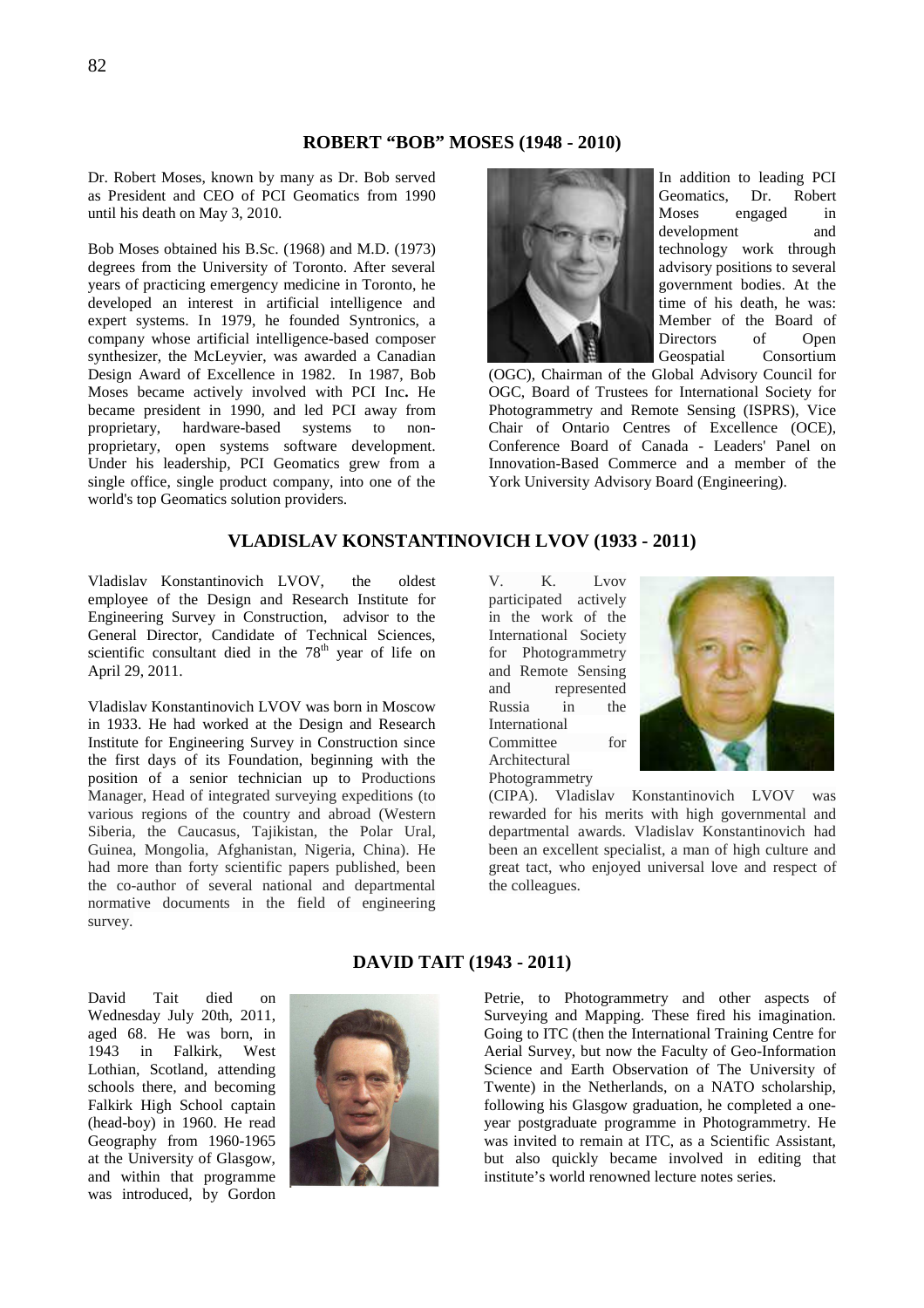David found his three years in ITC extremely happy and rewarding, but in 1968 was invited to return to The University of Glasgow, as an Assistant Lecturer, to help in the launching of the new B.Sc. in Topographic Science, with Gordon Petrie, John Keates, Alan Brown and Barry Methley. This was the beginning of a thirtyyear career at Glasgow University, which saw him promoted to Lecturer, Senior Lecturer and Senior Adviser of Studies. It is this last role that he will be remembered by very many students, even beyond Geomatics, as his care for them was exemplary. His main teaching responsibilities were in the areas of Photogrammetry and Remote Sensing, but he also shared land surveying teaching with other colleagues, including Ian Gordon and Barry Methley, administered the postgraduate programmes with John Shearer and gave specialist courses in Civil Engineering and Archaeology. Many of his students now hold very good positions in the world of mapping and remember well his enthusiastic organization of field survey expeditions throughout the British Isles and Europe. Through the auspices of the British Council he was seconded to teaching duties in Sudan, Egypt, Trinidad and Australia. Within Geomatics his research was focused on close range photogrammetry, and he was responsible for recording, in meticulous detail many of Glasgow's historic Alexander "Greek" Thomson buildings; he was also involved in supporting archaeological and coastal erosion studies. He has published in all three areas.

While at Glasgow University David Tait was elected to the Council of the Photogrammetric Society serving twelve years over four terms. During this period he also further utilised the editorial skills originally displayed at ITC, by becoming news editor of the ISPRS Journal of Photogrammetry and Remote Sensing and then its Editor-in-Chief, from 1991-1997. As a supervisor the careful editing of his supervisees' work deserves the greatest praise. Following his retirement from Glasgow University, in 1998, David carried out the vitally important task of providing the Index (both volume-byvolume and cumulative since inception) for The Photogrammetric Record and further supported the photogrammetric community through his company Giffnock Editorial Services (GES), formed in 2000. GES specialized in helping non-native English speakers prepare scientific papers, and had a wide network of clients. During this period he was also instrumental in setting up the Glasgow Group of the Society of Editors and Proofreaders. Although beset with ill health, David continued his editorial functions to within a few weeks of his death.

Beyond his professional life, David married in 1974 and his children, Elizabeth and Shona, were born in 1979 and 1983 respectively. A keen scout as a teenager (becoming a Queen's Scout in 1960), this interest was carried into adult life. His children were active members of the Harlequin Theatre for Youth and David took on behind-the-scenes support responsibilities with great enthusiasm. Another community responsibility that he shouldered was his membership of the East Renfrewshire Children's Panel (Children's Panels are part of the Scottish justice system, replacing magistrates in dealings with children and young people under 16). David's hobbies tended to be active: hill walking, badminton, fishing, gardening, cooking and most recently mountain biking. The foci of many of these activities were Tayvallich (in Argyll and Bute), the Alps and Aviemore (in the Cairngorms) where the family owned a holiday home.

David died following illness philosophically borne. His funeral, on Tuesday 26th July, at Linn Crematorium, Glasgow, was extremely well attended and included many members of the photogrammetric community. He is survived by his wife Jenny, two daughters and three brothers. He will be greatly missed.

On the 5th of August 2011 Prof. Dr. HANS-KARSTEN MEIER died unexpectedly at the age of 85. After his second hip replacement and successful rehabilitation he was about to return home when he passed away during the night. Together with his wife and the families of his two sons many friends and colleagues attended the

## **HANS-KARSTEN MEIER (1925 – 2011)**



funeral to say farewell in his home village of Koenigsbronn near to Oberkochen.

Born in 1925, H.-K. MEIER grew up in Cuxhaven at the mouth of the Elbe River and was recruited to World War II while still a schoolboy. Consequently it was 1948/49 before he could finish school with the

university entrance diploma and start studying geodesy at Hanover University. At this time the situation in German universities was still anything but normal. After passing the examinations in the spring of 1953 he became an assistant to Prof. RICHARD FINSTERWALDER in Munich. In only two years he finished his doctoral thesis on the deflection of the vertical in high mountains. In July 1955 KURT SCHWIDEFSKY, at that time head of the "Bildmess-Abteilung", engaged him for the development of photogrammetric instruments at CARL ZEISS in Oberkochen.

No other person after WW II influenced and guided the development of aerial mapping cameras as much as MEIER. His focus was on the continuous improvement of the image geometry and image quality of the overall taking process while considering the need for a higher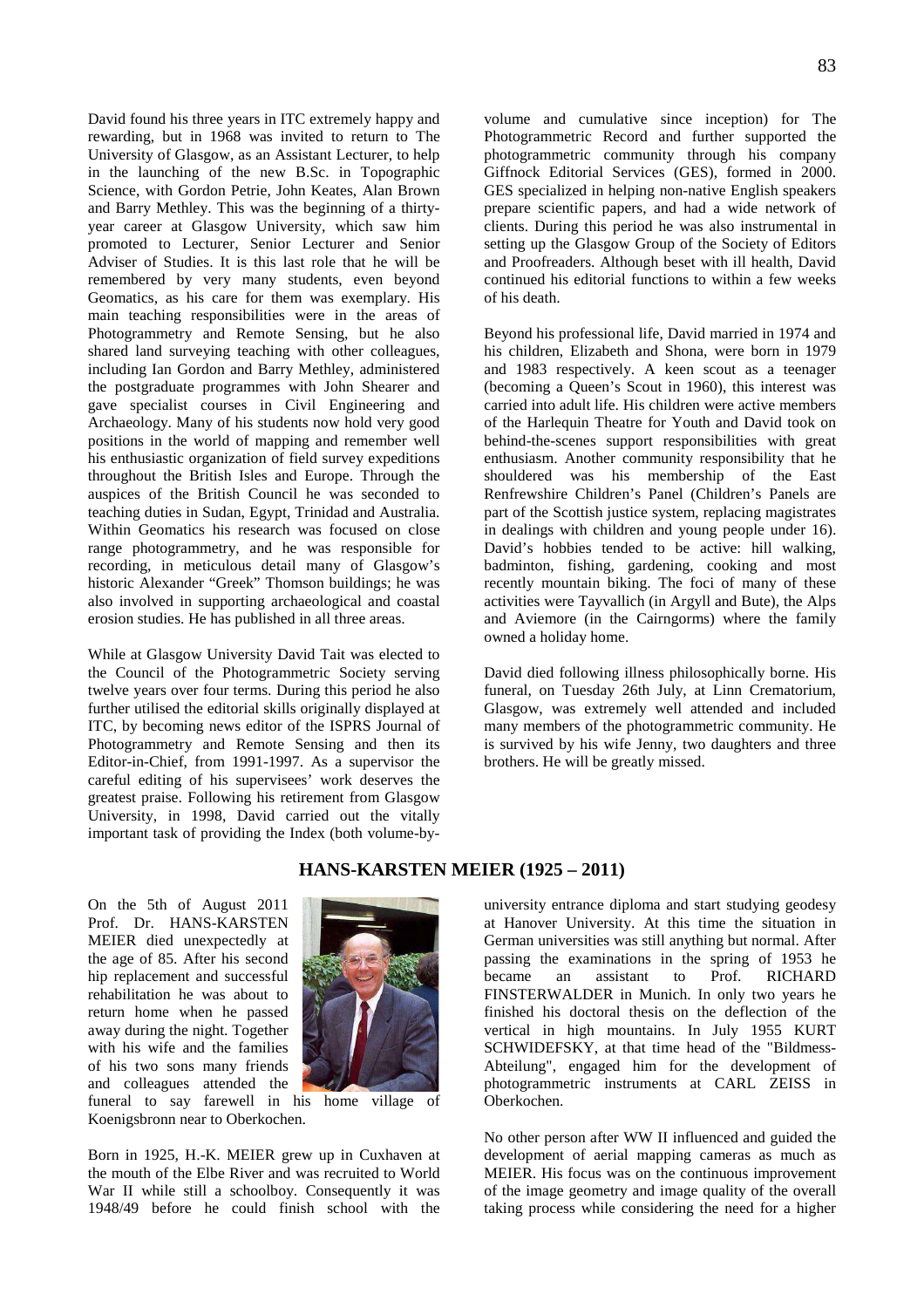angle of aperture and for colour photography. In support of this work he wrote and presented many scientific papers. Besides the RMK family of cameras he played a major part in the design and development of the PSK precision comparator and the GIGAS-ZEISS Orthoprojector. When he took overall technical responsibility for the geodesy (Geo) and photogrammmetry (Bms) department in November 1968, he had to pass his beloved scientific and laboratory work to his younger colleagues and concentrate on management and strategy. During the 1970s and 1980s he took the right decisions with respect to the optimization and extension of the total station family in "Geo", the entry into and refinement of the analytical stereoplotter and orthoprojector in "Bms", and the completion of the line of aerial reconnaissance cameras.

In February 1981 HANS-KARSTEN MEIER became one of two divisional managers for the Surveying Division, being collectively responsible for the overall economic success of the geodetic and photogammetric activities at CARL ZEISS in Oberkochen. Besides his management obligations, he still found time for scientific activities and for keeping contacts to the photogrammetric profession. Between 1969 and 1987 he co-managed, together with FRITZ ACKERMANN, the world renowned Photogrammetric Week jointly organized by Stuttgart University and Carl ZEISS. Beginning in 1972 he lectured at Stuttgart University where in 1978 he was appointed honorary professor. His

It is with deep sadness that I share with you the unexpected passing of Prof. Tuan-Chien. He died in an accident after Christmas, 2011. He was the ISPRS Calendar Editor since 2000.

His son, Yen-Fu Chen, informed me that he studied civil engineering to a Master's degree in Taiwan. He spent a few years studying in Germany and also worked in Saudi Arabia for a couple of years during his main academic career in the Chung Chen Institute of Technology. He has been actively involving in various societies in Taiwan such as The Chinese Geoinformatics Society, the Chinese Society of Photogrammetry & Remote Sensing and Chinese Cartographic Association and promoting their links with the ISPRS. He was WG VI/1 Co-Chair (1992-1996) and WG VI/4 Chair (1996- 2000). When I became Technical Commission VI President in 2004, he was the first person who came to me to express his willingness to help me on running the Commission. I asked him to become WG VI/4 Chair outstanding expertise resulted in his appointment to positions in, or on to the board of, several national and international organizations including DIN/ISO, FIM, DLR, ESA and DGPF, and in his authorship of more than 100 publications.

For his meritorious contribution to the photogrammetric profession he received the TEAM ACHIEVEMENT AWARD of ESA in 1984, the ALBRECHT-MEYDENBAUER-MEDAL of DGPF (Deutsche Gesellschaft für Photogrammetrie, Fernerkundung und Geoinformation) in 1986, Honorary Membership of the British Remote Sensing and Photogrammetry Society (RSPSoc) in 1988 and Honorary Membership of the DGPF in 1990.

After his retirement in April 1986 he continued to work for photogrammetric standardization for another decade. He also fulfilled his long-term dream and obtained a private pilot licence. After his longstanding hobby of sailing with yachts off shore he was now able to explore the third dimension without photogrammetry but with his own motorized glider.

HANS-KARSTEN MEIER was internationally respected and well known for his characteristic sense of humour. He enjoyed actively discussing professional matters and commenting on current affairs and the events of the day with common sense. The photogrammetric community will miss a valuable member and friend.

#### **TUAN-CHIH CHEN (1943 - 2011)**

and we worked together for four years. He was always active on utilizing internet within the frame work of ISPRS. His work as the Calendar Editor was always very prompt and precise. In the end of last year, I send an e-mail to him asking to check the ISPRS Calendar. It was a pity that the reply came from his son informing about his



sudden death. Tuan was always smiling and kind to others. He was well known for taking his wife, Chiu-ai Lin, with him when attending the ISPRS and ACRS conferences organized in various locations around the world. We always enjoyed their joyful presence. The photo below is the last greeting card I received from him one year ago. Let us pray for the repose of his soul.